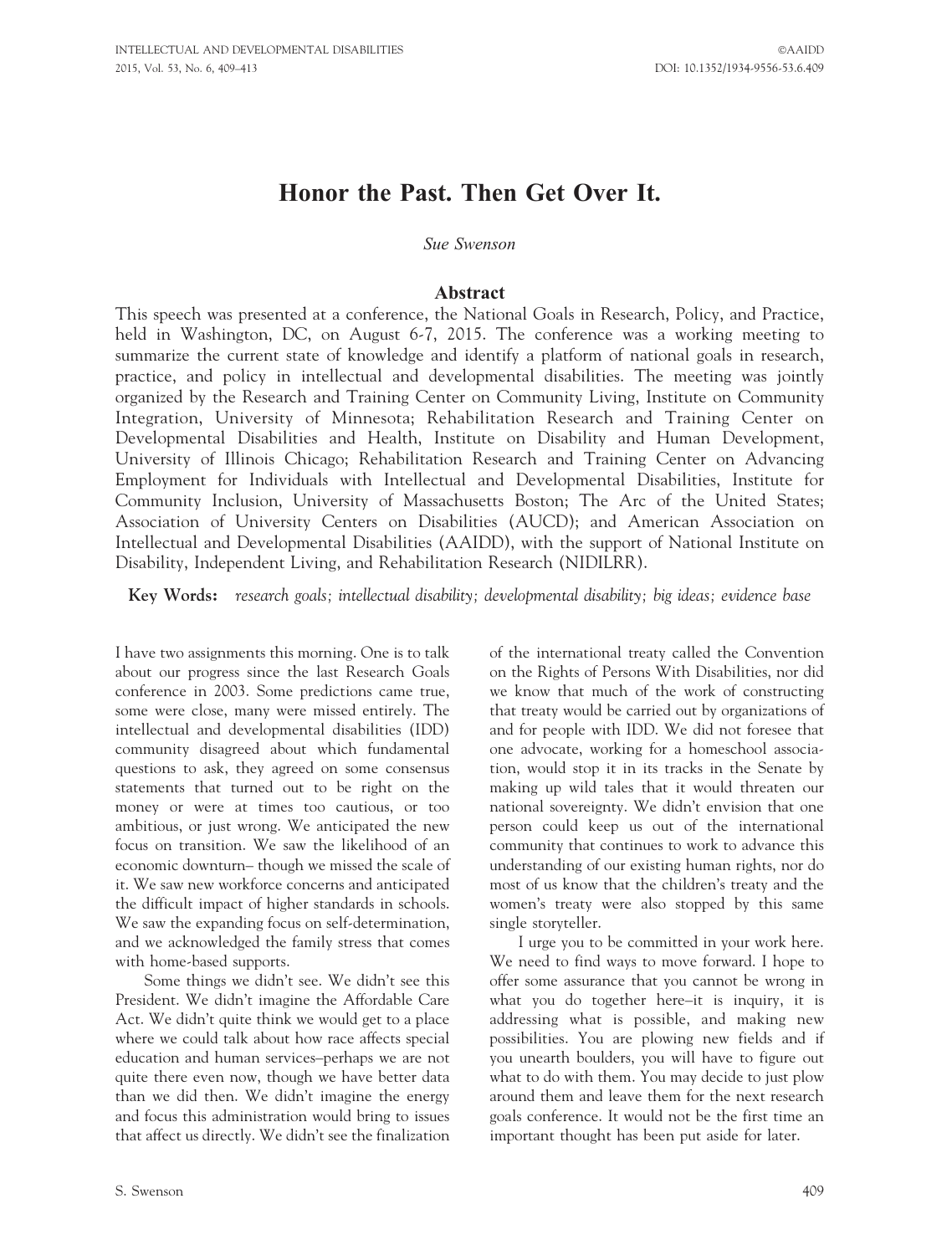My other assignment is to leave you with some big ideas, bold thoughts, and new connections to guide your work for the next 2 days with your colleagues. Think through how we might solve some of the biggest problems and some of the newest problems experienced by people with IDD and their families. This assignment I accept eagerly. You are here because you want to make a difference. You are primed to think big and for you it will be like falling off a log. I am not a researcher, but I am an optimist.

There are five key points I want to make:

- 1. Nobody knows what research is. Or everybody knows.
- 2. Often, research has its foundations in values and moral commitments, but this doesn't mean it is "soft."
- 3. Powerful science is expressed in stories, which are not science.
- 4. Evidence is our guide. Except when it is not.
- 5. Research is a foundation of policy, and it is not.

Let me begin in the fifth century BC with Plato. Plato was the butt of jokes in the Academy out in the manicured forests outside of Athens because he bothered to record the conversations Socrates had with ordinary people. These conversations involved practical questions like ''how to live," "how to ask questions," and "what is society?'' The Academy labeled Socrates' work as exoteric–outside of the circle–because he spoke to people who were not of the Academy. They thought the important research was what they were doing, talking among themselves. The Academy thought their work was important because it was esoteric–that is, ''inside the circle.'' Sound familiar? We sometimes call this esoteric space the ivory tower. Now, to some extent, this ended well for Socrates, in that the Socratic dialogues survived to become the foundation of modern thought, and his name and his method of inquiry are mentioned and followed today. Whatever they were talking about inside the circle, back in the woods, among themselves, esoterically– well, that has disappeared. Did you know Socrates resisted Plato's recording of the dialogues because reading them would cause students to be focused too much on the past–too paleoteric–and would cause them to lose their ability to memorize what was spoken and create new topics and new ideas–to lose what was neoteric? We are here today to be neoteric. We are here to draw new circles, not just to decide who is ''in'' and who is ''out.'' We are here to find new ways to think about our common problems. Ignore for now the fact that things didn't end well for Socrates.

Aristotle, a student of Plato and recognized as the progenitor of the scientific method, took these distinctions in a different direction and distinguished three kinds of investigations. In his Metaphysics he distinguished between theoretic, practical, and productive (or poetic) research. I think you live in this space between the Aristotelian distinctions as researchers in IDD. Your research encompasses the theoretic: mind, education, biology, communication even as you try to make our habits and practices better (practical), and as you try to help people build systems, organizations, services, and technologies (productive).

Kant agreed with this distinction of Aristotle by building his three Critiques to address the theoretic, practical, and aesthetic: The Critique of Pure Reason, the Critique of Practical Reason, and the Critique of Judgment. Kant wrote a little book that few today read called The Conflict of the Faculties. He argued that the university department (or faculty) that works closest to the practical realities of human life is the most important faculty and their research should be given the greatest support and honor. Lest you think Kant was some wishy-washy philosopher who said this because he liked ''soft'' research, he was a physicist and on the physics faculty as he made this pronouncement. Do you think your Deans understand this, that your work is most honorable because it concerns the struggles of ordinary people? Our work encompasses the importance of aesthetics as well–what Kant called judgment. We use aesthetics all the time to judge good from bad. We can and do tell by the smell, by the look, by the sound, by the results, whether a residence is a home, or whether a workplace is community-based, or whether a classroom is a school.

Our 2003 Goals report included a biomedical sciences section, because we expected great movement in that sector–and we have seen it. Perhaps we included it then because we still believed in the white coat of real research. Our field has evolved from a foundation in biomedical sciences while our methods of approaching disability have expanded beyond a medical model. These white coat discoveries may yet change the world, but let's also remember that the more powerful new discoveries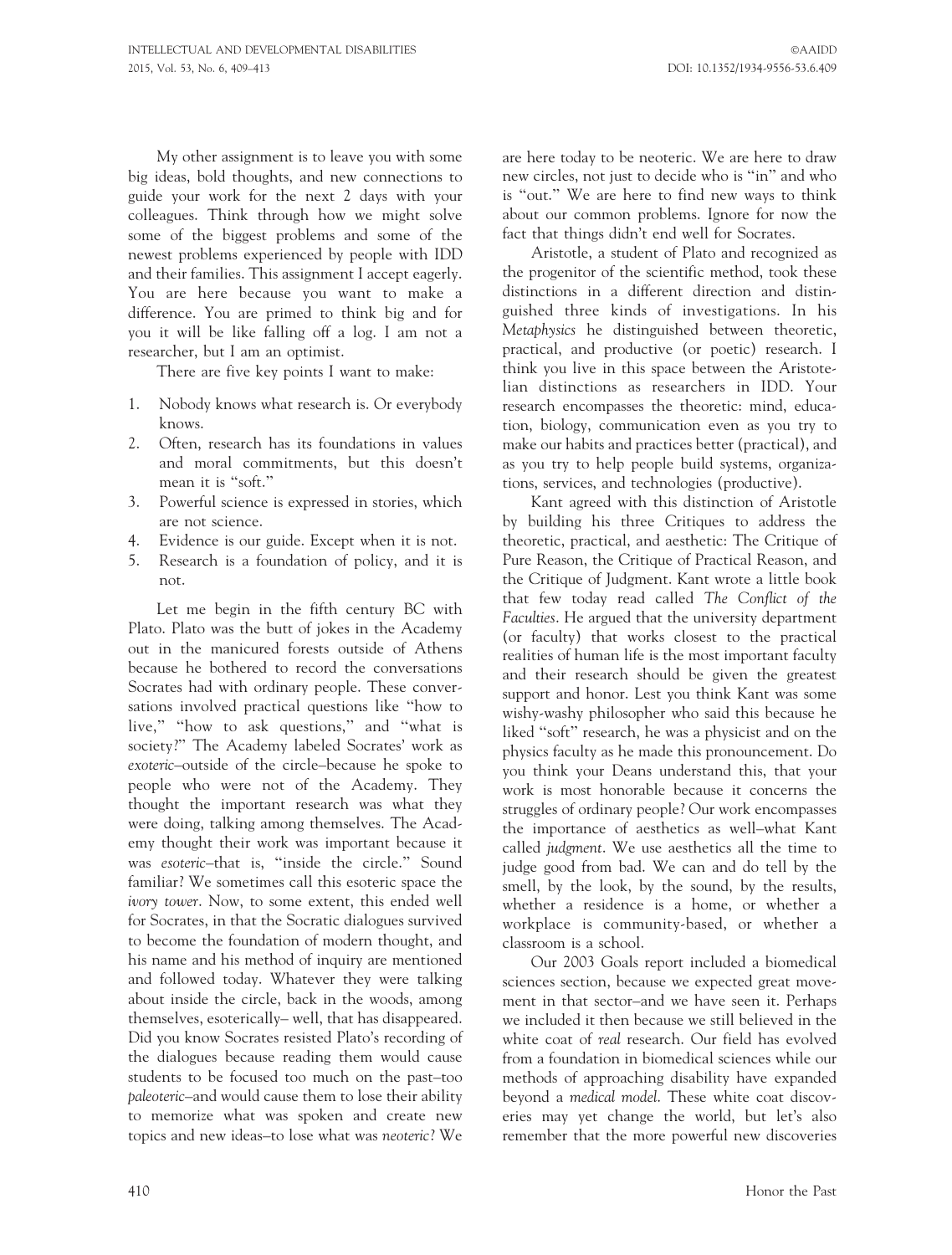are, the more they create new tensions and new ethical issues that will be resolved in social discourse and by other disciplines.

So what is research? Must it be esoteric? While participatory action research can be real as well as rigorous, we still defer to the doctor in the white coat as having a superior understanding of research. Snap out of it. In the decade of the fifties and sixties, we thought IDD would be ''defeated'' by medicine and surgery and other treatments. Our first university centers were funded in medical schools. They did–and do–good work. We can honor it, and yet move beyond it: it is only a part of the larger body of research that matters. We don't need to abandon medical research as much as we need to master it–and this is harder than it sounds. For example, some physicians still believe that their relationship with a child's parents allows them to perform unspeakable surgeries on a child if the child is disabled. As if the disabled child has no dignity of person. Consider all the work done around growth attenuation, commonly called the Ashley treatment. Here you will see medical science, accurate and precise, in service to notions of humanity and disability that are woefully unexamined and out of date. We must honor our medical past, and get over it by helping those who practice it see our new fundamental understandings.

In 2003, we included sections on accommodations, as we do today. In 2003, we were prescient in our focus on the importance of computer and electronic technology and the need to invest in new strands of research to guide its development. We focused on family support and accommodations in everyday living, reflecting our field's evolution towards a rehabilitation/accommodation approach to disability beyond the purely medical framework. New perspectives suggest that full accommodation of students with intellectual disabilities should cause us to question whether "intellectual disability" exists at all. (Harvard Education Letter, Kliewer, Biklen, Petersen March 25, 2015, ''The End of Intellectual Disability.'') So, yes, we must honor those who helped us distinguish intellectual disability from other mental impairments even as we strive to get over it by expanding our understanding of how accommodations might work, or might redefine the fundamentals for us.

In looking further back than 2003, I note a key fact: Most of the research in our field seems to have roots in moral and not in basic scientific discoveries. These moral discoveries are research, too. Burton Blatt's photographic documentation of conditions in Christmas in Purgatory, and his exploration of the universe of ''ordinary'' Germans who did nothing during the Holocaust, brought revolution to how we see our fellow humans and how we see ourselves. Wolf Wolfensberger's and others' assertion of the theory of normalization was as revolutionary for us as Galileo's assertions. Gunnar Dybwad asserted that we misunderstood intellectual disability by assigning mental ages from which people could never escape, he focused on building international structures that would help us know what is universal in our experience, and he advocated for bringing children with disabilities into schools rather than focusing only on closing the institutions, because he believed the one would follow the other. He asserted, too, that organizations would be on a razor's edge if they tried to be providers and advocates at the same time. In many ways, we are still testing his moral assertions. Bengt Nirje found the connection between the philosophical commitments the world made after the end of the Second World War and the simple choices parents made about how their children with disabilities would be raised and loved in the plains of the American North. David Braddock understood that a longitudinal display of visual information would help us see our States and our nation, and the choices we make about aiding vulnerable citizens, in undeniable relief, a history that we can examine even as it unfolds. Deborah Spitalnik protects and advances the legacy of Elizabeth Boggs, a legacy of effort, knowledge, organization, and political action that has been unmatched in the modern world even as it is an inspiration to generations of mothers and fathers who see that the world must be changed, that somebody's got to do it, that it's a darn shame, but it must be us. These people are researchers all, and searchers, too. Of course, there are hundreds of you. The facts that you uncover are not always scientific facts, but they are facts nonetheless. Here is where to honor the past requires some reading. Go to AAIDD's website and get the collected papers of Blatt or speeches of Dybwad, look for other hidden gems, talk to the people who are still with us, honor their struggle to assert the moral facts as they saw them. Then get over it. Find your own new moral facts. The expression of what is right often changes with the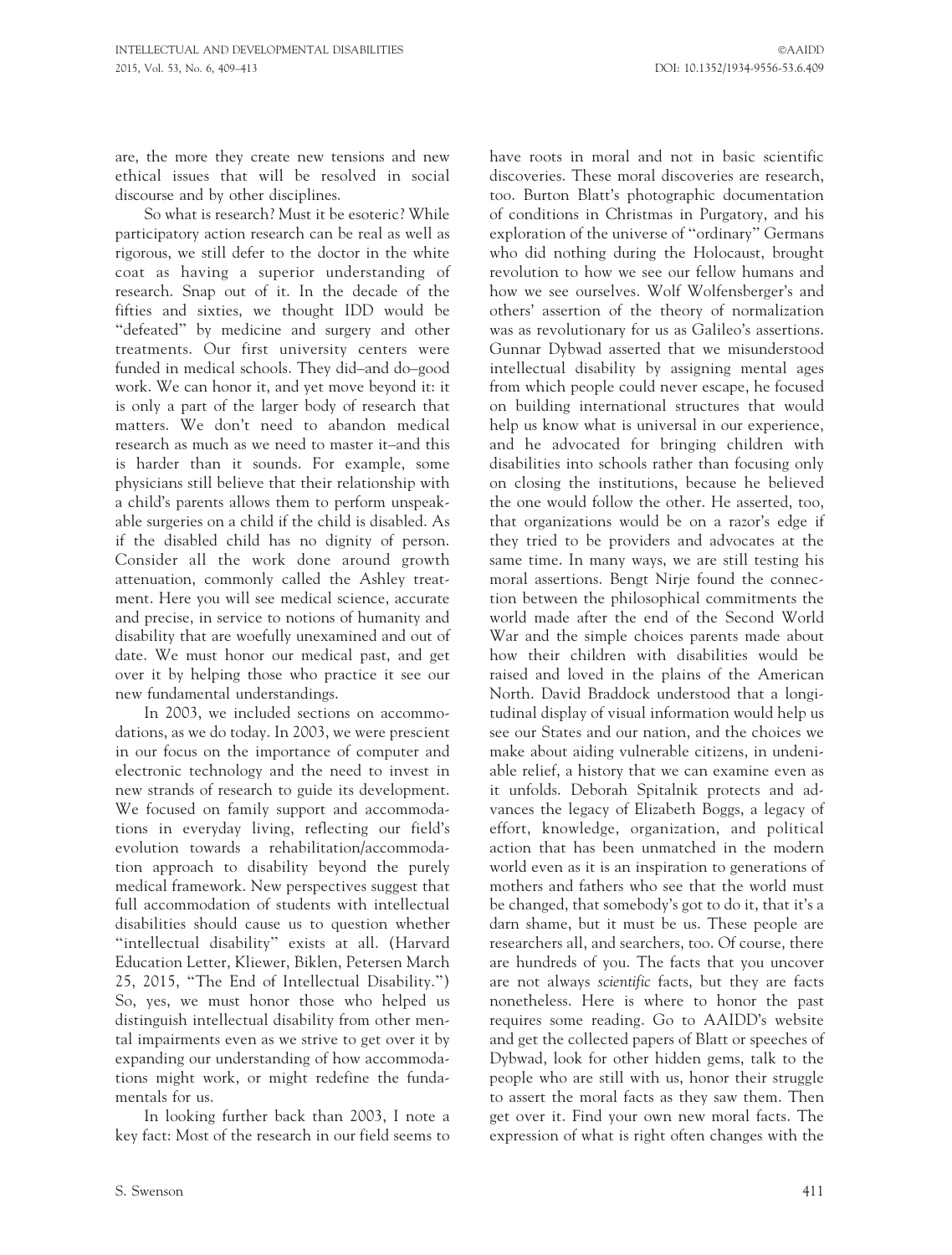times as our society and its institutions change, even if the fundamental human realities stay the same. The expression of what is a right changes now that we have social media. I think there is plenty of evidence that the next big research agendas in our field will come not from a mouse model or a statistical analysis, but from a new expression of what is right.

From the Developmental Disabilities Act, the Rehabilitation Act, IDEA, and the ADA we have evolved towards a belief that without discrimination we are all capable of anything. We assert that everyone can work, that everyone can live independently, that everyone can be in charge of their own life, and in so doing we lay out new avenues of inquiry.

Questions are coded into our American DNA. We seek new ways to understand, we commit ourselves to rational approaches, we believe in evidence-based practice (and I, for one, believe in practice-based evidence). Sometimes we must fight to maintain that rationality in the face of media that do not know what to make of science, and science that hasn't yet learned how to tell a story through the media. We know that citizens sometimes do not understand the limits of science. They do not know that statistics means never having to say you're certain. They do not know that the plural of anecdote is not data. They think truths are universal, and that if too many carbs are bad for you, then zero carbs must be great for you, or if a little applied behavior analysis (ABA) is good for a child, then roundthe-clock ABA must be great, or if massive quantities of mercury are bad then using a vaccine that used to contain mercury must be a threat. Don't get me started on vaccinations. People who make bad decisions often do so in the name of science and rationality. We muddle through. We are not seeking a unified theory of life and disability at this meeting, we are seeking some answers and some new ideas. More than two or three generations back, we had nothing–so pay attention, and document what you think. You are part of a revolution.

Perhaps you know that history, like life, is lived forwards and understood backwards. Most people don't know that Thomas Jefferson had a sister, Elizabeth, who was 2 years younger than he and whom he loved dearly. According to his personal diaries at Monticello, he turned away from politics after his mother died because he was caring for Elizabeth, who was described by a neighbor as being intellectually disabled. Perhaps we would say she had anxiety disorders, or autism, too. There was an earthquake and aftershocks at Monticello in 1774 during a period of heavy storms, and Elizabeth was so distraught that she ran out into the storms and was drowned in a nearby river along with the maid who was trying to save her. So in 1774 Jefferson returned to political work.

We have very few historical facts to go by as we understand Elizabeth Jefferson and her parents' and sibling's commitment to her support. We do know that there were already institutions in the United States in those days–madhouses, really – and that Elizabeth's family chose to keep her at home. Incidentally, Patrick Henry also chose to keep a disabled family member at home, rejecting the madhouse and building a basement apartment for the care of his wife after she suffered what appears to be a serious mental illness. (NB The homeschooler who stands in opposition to the CRPD claims to take his inspiration from Patrick Henry.)

I believe that when Jefferson wrote ''We hold these truths to be self-evident, that all [people] are created equal, that they are endowed by their Creator with certain inalienable Rights, that among these are Life, Liberty, and the pursuit of Happiness,'' he was including his sister Elizabeth, and our sisters and brothers, our sons and daughters, our self-advocates, in the goals of our nation. Jefferson wrote the words that became the basis for the  $14<sup>th</sup>$  Amendment, for the Equal Protection Clause, The IDEA, The ADA, for all of the work you have done together over the years on behalf of and with people with disabilities. I doubt that he saw where it would go, but I am sure he knew that it would go. Inscribed on the walls of the Jefferson Memorial is an edited version of this paragraph:

I am certainly not an advocate for frequent and untried changes in laws and constitutions. I think moderate imperfections had better be borne with; because, when once known, we accommodate ourselves to them, and find practical means of correcting their ill effects. But I know also, that laws and institutions must go hand in hand with the progress of the human mind. As that becomes more developed, more enlightened, as new